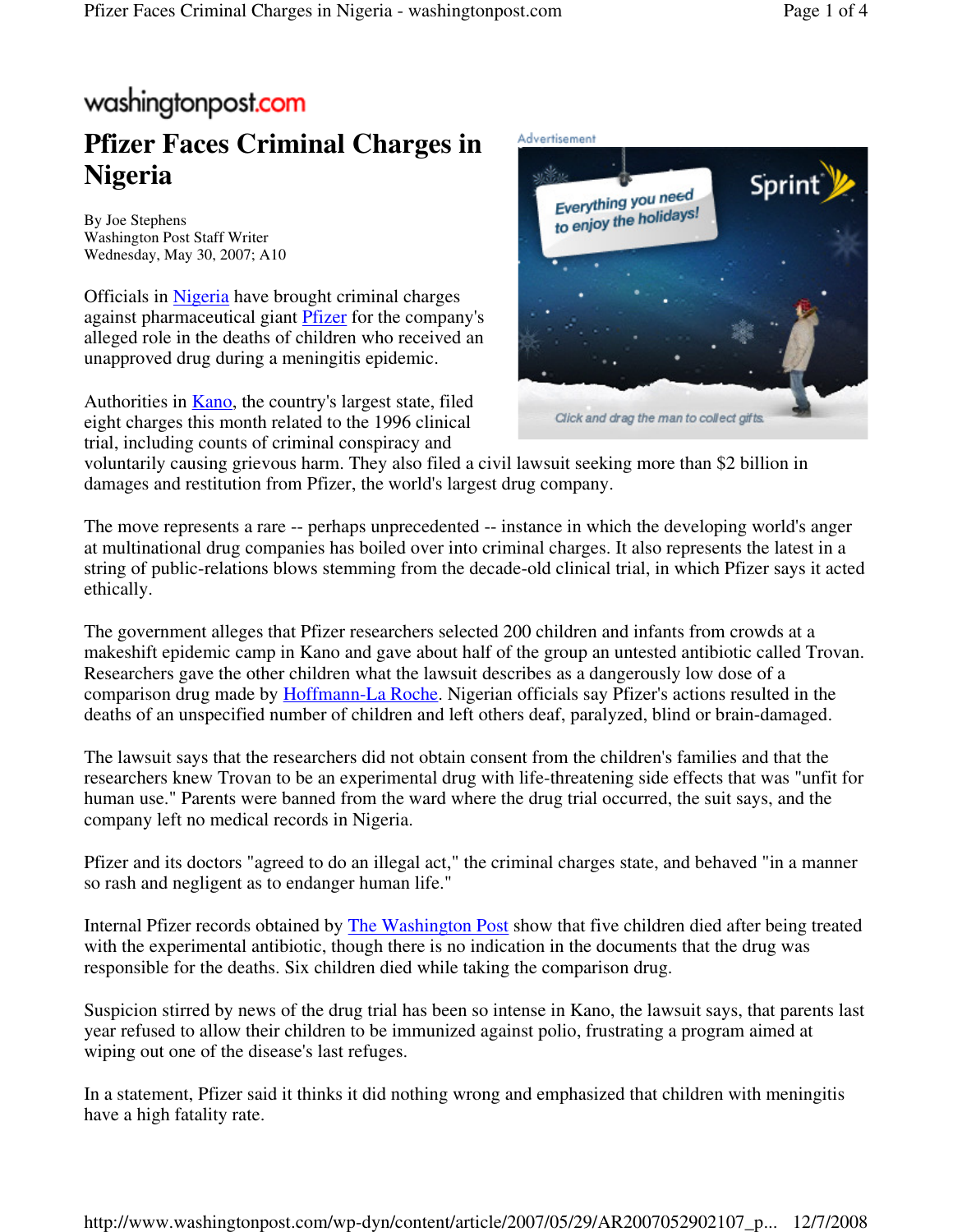"It is indeed regrettable that, more than a decade after the meningitis epidemic in Kano, the Nigerian government has taken legal action against Pfizer and others for an effort that provided significant benefit to some of Nigeria's youngest citizens," the statement said.

"Pfizer continues to emphasize -- in the strongest terms -- that the 1996 Trovan clinical study was conducted with the full knowledge of the Nigerian government and in a responsible and ethical way consistent with the company's abiding commitment to patient safety. Any allegations in these lawsuits to the contrary are simply untrue -- they weren't valid when they were first raised years ago and they're not valid today."

The criminal charges also name Pfizer's Nigerian subsidiary and eight current or former executives and researchers. The charges could result in fines and prison sentences ranging from six months to seven years per count, according to Aliyu Umar, who served as Kano attorney general until earlier this month.

Umar said he filed the charges with the backing of federal and state authorities. He said it took 11 years to bring the action because officials only learned details in recent years, through a series of investigative reports in The Post. Three months ago, Umar's office obtained a six-year-old Nigerian government report that concluded Pfizer's actions violated international law.

"We realize we are the Third World and we need assistance," Umar said. "But we frown on people who think they can take advantage of us, especially if it's for profit. That's why we decided we needed to take action against Pfizer.

"Those people responsible should be punished, whether in Nigeria or in the United States, for what they did to our people."

Pfizer's drug trial came to public attention in December 2000, when The Post published the results of a year-long investigation into pharmaceutical testing in the developing world. Nigerians met the news with street demonstrations and demands for reform.

Nigeria's health minister appointed a panel of experts to look into Pfizer's actions, but its final report was suppressed without explanation. Last year, The Post obtained a copy, which revealed that the panel had concluded Pfizer's actions violated Nigerian law, the international Declaration of Helsinki and the U.N. Convention on the Rights of the Child.

The panel said Pfizer administered an oral form of Trovan that apparently had never been given to children with meningitis. It said there were no records documenting that Pfizer told the children or their parents that they were part of a drug trial. And it said an approval letter from a Nigerian ethics committee, which Pfizer used to justify its actions, was a sham concocted long after the trial ended.

"The families of the children who [Pfizer] used as laboratory guinea pigs were led to believe and in fact understood that the Defendants were providing their children with volunteer relief, clearly focused humanitarian medical intervention and nothing more," the lawsuit says.

Parents were not told that alternative treatments were available, it adds.

The suit charges that parents were barred from Pfizer's ward and that the company's own lab tests had shown Trovan's life-threatening side effects. Researchers allegedly administered the comparison drug, Rocephin, in dangerously low doses to make Trovan look more effective.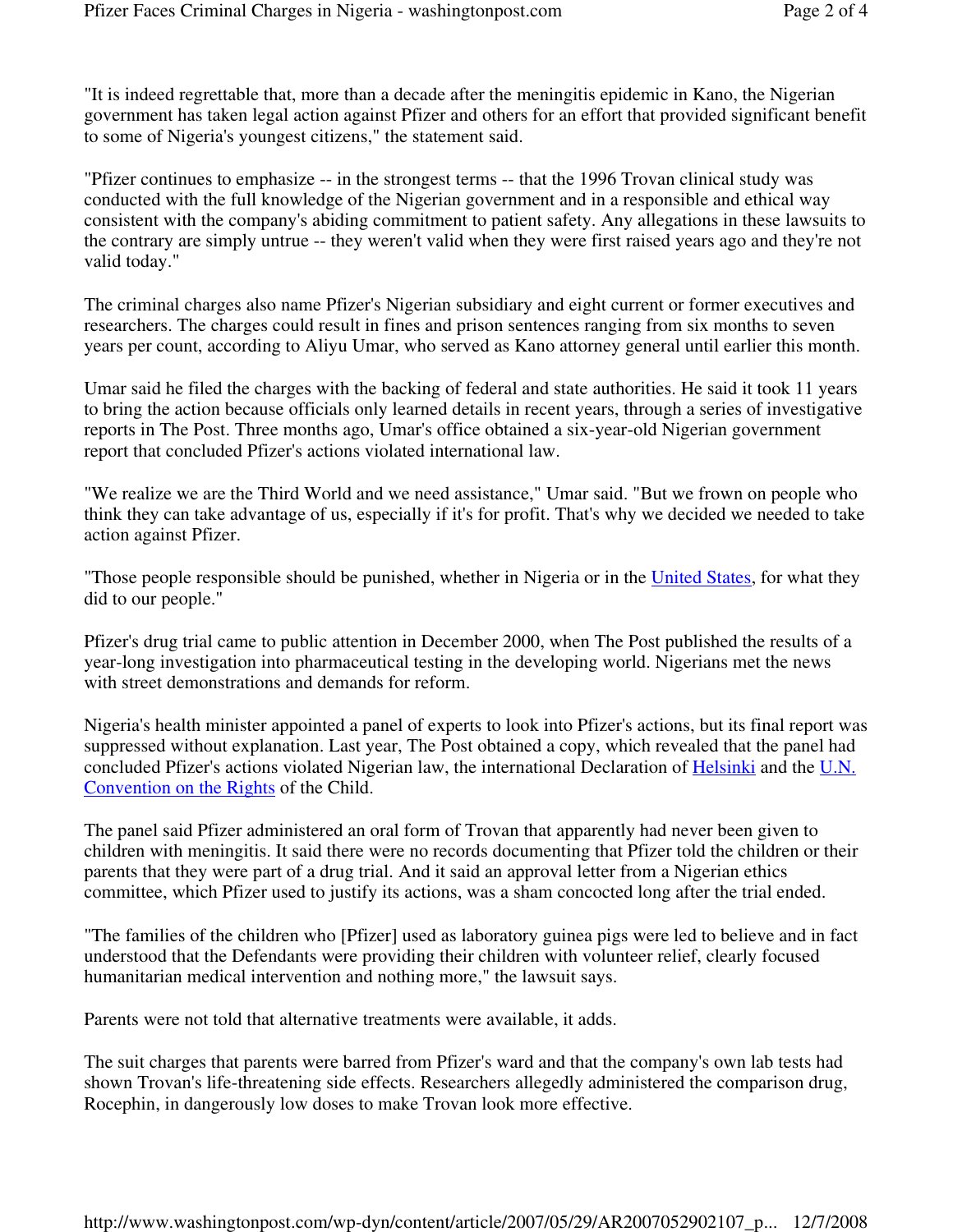The lawsuit contends that Pfizer researchers left the area during the epidemic, took all medical records and "obliterated any evidence" of the trial.

"Defendant's illegal conduct was deliberate and solely motivated by financial considerations," it says.

Every surviving child suffered one or more disabilities, the lawsuit says, adding that the state of Kano has incurred major costs caring for the children and otherwise dealing with the drug trial 's repercussions.

In its statement, Pfizer said the drug was in late-stage development and had been tested on 5,000 patients in a number of countries. "Pfizer's doctors had solid scientific evidence that it would provide a safe and effective treatment against the deadly disease," the statement said. The treatment "indisputably helped save the lives of almost 200 children," the company said.

The U.S. Food and Drug Administration never approved Trovan for use in treating American children. After being cleared for adult use in 1997, the drug quickly became one of the most prescribed antibiotics in the United States. But Trovan was later associated with reports of liver damage and deaths, leading the FDA to restrict its use in 1999. It remains available in the United States, but European regulators have banned it.

*Research editor Alice Crites contributed to this report.*

View all comments that have been posted about this article.

| <b>Post a Comment</b>                                                                                                                                                                                                                                                                                                                                                                                                                                                                                                                                                        |
|------------------------------------------------------------------------------------------------------------------------------------------------------------------------------------------------------------------------------------------------------------------------------------------------------------------------------------------------------------------------------------------------------------------------------------------------------------------------------------------------------------------------------------------------------------------------------|
| View all comments that have been posted about this article.                                                                                                                                                                                                                                                                                                                                                                                                                                                                                                                  |
|                                                                                                                                                                                                                                                                                                                                                                                                                                                                                                                                                                              |
| You must be logged in to leave a comment. Login   Register                                                                                                                                                                                                                                                                                                                                                                                                                                                                                                                   |
| Submit<br>Comments that include profanity or personal attacks or other inappropriate comments or material will be removed from the site.<br>Additionally, entries that are unsigned or contain "signatures" by someone other than the actual author will be removed. Finally, we<br>will take steps to block users who violate any of our posting standards, terms of use or privacy policies or any other policies<br>governing this site. Please review the full rules governing commentaries and discussions. You are fully responsible for the content<br>that you post. |
| © 2007 The Washington Post Company                                                                                                                                                                                                                                                                                                                                                                                                                                                                                                                                           |
| <b>Ads by Google</b>                                                                                                                                                                                                                                                                                                                                                                                                                                                                                                                                                         |
| <b>MRI Gadolinium Lawsuits</b><br>Were you harmed by Gadolinium? Call us for more info. 800-LAW-INFO<br>www.yourlawyer.com                                                                                                                                                                                                                                                                                                                                                                                                                                                   |
| <b>Cold Meds For Children</b>                                                                                                                                                                                                                                                                                                                                                                                                                                                                                                                                                |